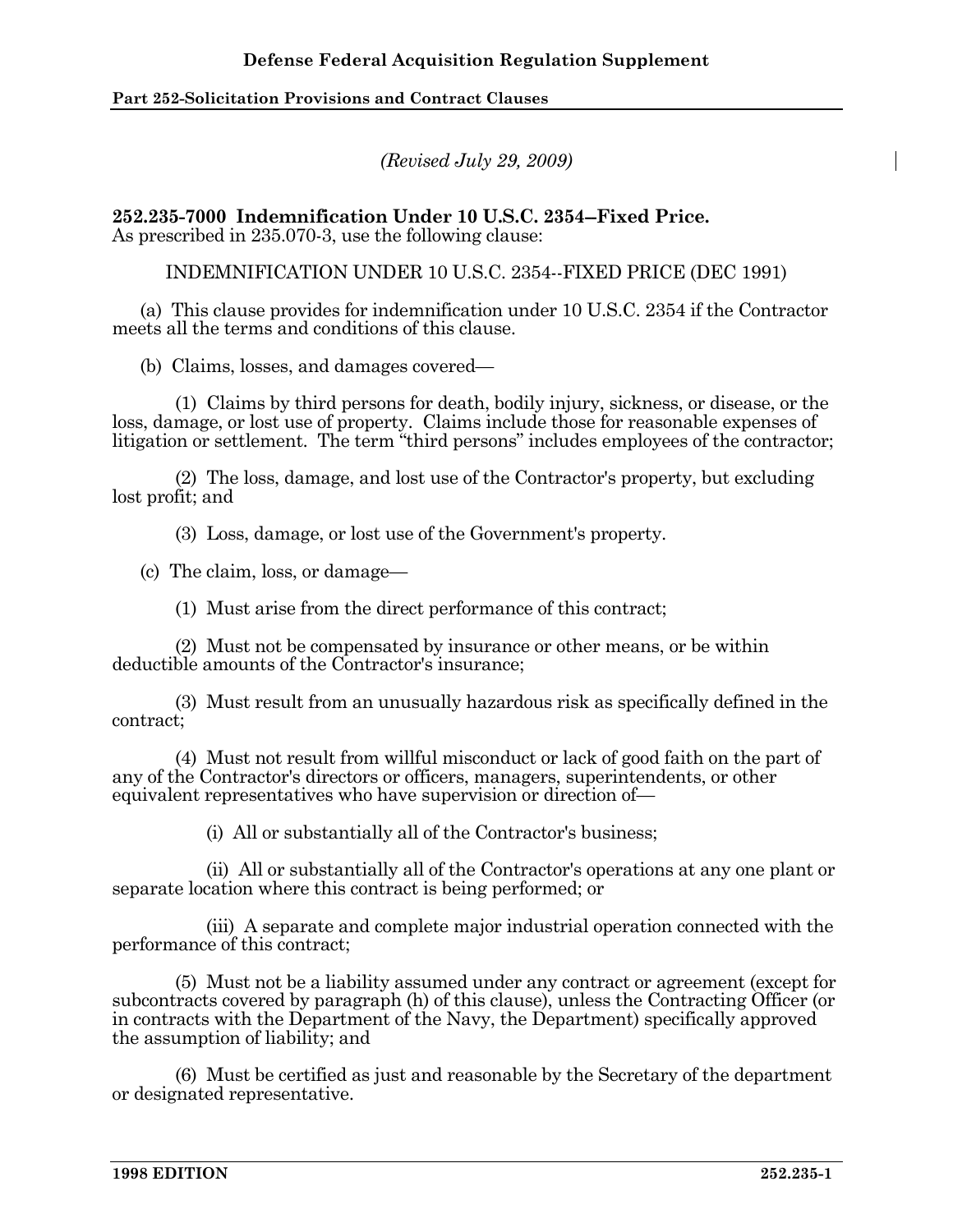## **Defense Federal Acquisition Regulation Supplement**

#### **Part 252-Solicitation Provisions and Contract Clauses**

 (d) The Contractor shall buy and maintain, to the extent available, insurance against unusually hazardous risks in the form, amount, period(s) of time, at the rate(s), and with such insurers, as the Contracting Officer (or, for Navy contracts, the Department) may from time to time require and approve. If the cost of this insurance is higher than the cost of the insurance the Contractor had as of the date of the contract, the Government shall reimburse the Contractor for the difference in cost, as long as it is properly allocable to this contract and is not included in the contract price. The Government shall not be liable for claims, loss, or damage if insurance was available and is either required or approved under this paragraph.

 (e) A reduction of the insurance coverage maintained by the Contractor on the date of the execution of this contract shall not increase the Government's liability under this clause unless the Contracting Officer consents, and the contract price is equitably adjusted, if appropriate, to reflect the Contractor's consideration for the Government's assumption of increased liability.

(f) *Notice.* The Contractor shall—

 (1) Promptly notify the Contracting Officer of any occurrence, action, or claim that might trigger the Government's liability under this clause;

 (2) Furnish the proof or evidence of any claim, loss, or damage in the form and manner that the Government requires; and

 (3) Immediately provide copies of all pertinent papers that the Contractor receives or has received.

 (g) The Government may direct, participate in, and supervise the settlement or defense of the claim or action. The Contractor shall comply with the Government's directions and execute any authorizations required.

 (h) *Flowdown.* The Government shall indemnify the Contractor if the Contractor has an obligation to indemnify a subcontractor under any subcontract at any tier under this contract for the unusually hazardous risk identified in this contract only if—

 (1) The Contracting Officer gave prior written approval for the Contractor to provide in a subcontract for the Contractor to indemnify the subcontractor for unusually hazardous risks defined in this contract;

(2) The Contracting Officer approved those indemnification provisions;

 (3) The subcontract indemnification provisions entitle the Contractor, or the Government, or both, to direct, participate in, and supervise the settlement or defense of relevant actions and claims; and

 (4) The subcontract provides the same rights and duties, the same provisions for notice, furnishing of papers and the like, between the Contractor and the subcontractor, as exist between the Government and the Contractor under this clause.

 (i) The Government may discharge its obligations under paragraph (h) of this clause by making payments directly to subcontractors or to persons to whom the subcontractors may be liable.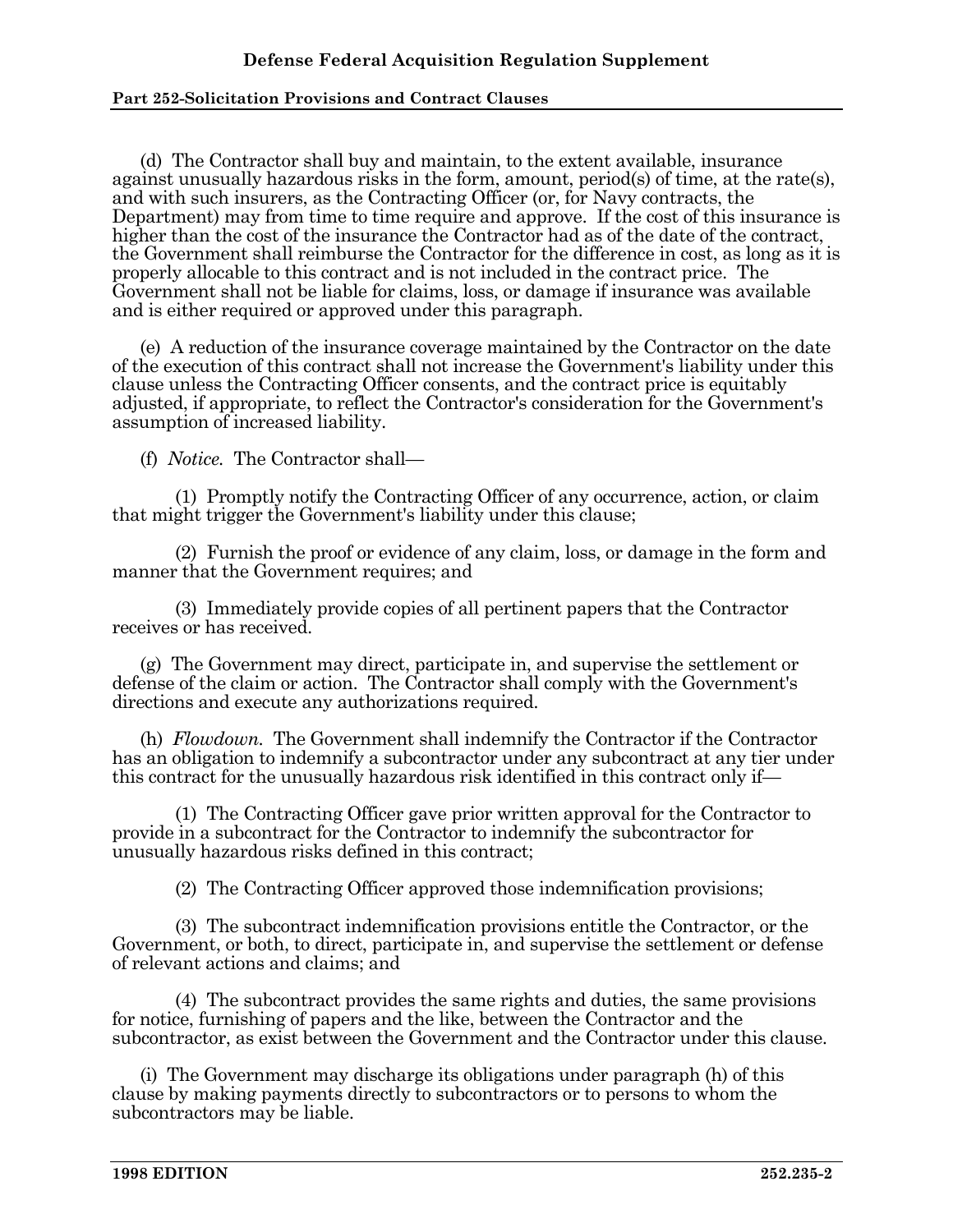(j) The rights and obligations of the parties under this clause shall survive the termination, expiration, or completion of this contract.

(End of clause)

**252.235-7001 Indemnification Under 10 U.S.C. 2354--Cost Reimbursement.**  As prescribed in 235.070-3, use the following clause:

### INDEMNIFICATION UNDER 10 U.S.C. 2354--COST REIMBURSEMENT (DEC 1991)

 (a) This clause provides for indemnification under 10 U.S.C. 2354 if the Contractor meets all the terms and conditions of this clause.

(b) Claims, losses, and damages covered—

 (1) Claims by third persons for death, bodily injury, sickness, or disease, or the loss, damage, or lost use of property. Claims include those for reasonable expenses of litigation or settlement. The term "third persons" includes employees of the Contractor;

 (2) The loss, damage, and lost use of the Contractor's property, but excluding lost profit; and

(3) Loss, damage, or lost use of the Government's property.

(c) The claim, loss, or damage—

(1) Must arise from the direct performance of this contract;

 (2) Must not be compensated by insurance or other means, or be within deductible amounts of the Contractor's insurance;

 (3) Must result from an unusually hazardous risk as specifically defined in the contract;

 (4) Must not result from willful misconduct or lack of good faith on the part of any of the Contractor's directors or officers, managers, superintendents, or other equivalent representatives who have supervision or direction of—

(i) All or substantially all of the Contractor's business;

 (ii) All or substantially all of the Contractor's operations at any one plant or separate location where this contract is being performed; or

 (iii) A separate and complete major industrial operation connected with the performance of this contract;

 (5) Must not be a liability assumed under any contract or agreement (except for subcontracts covered by paragraph (i) of this clause), unless the Contracting Officer (or in contracts with the Department of the Navy, the Department) specifically approved the assumption of liability; and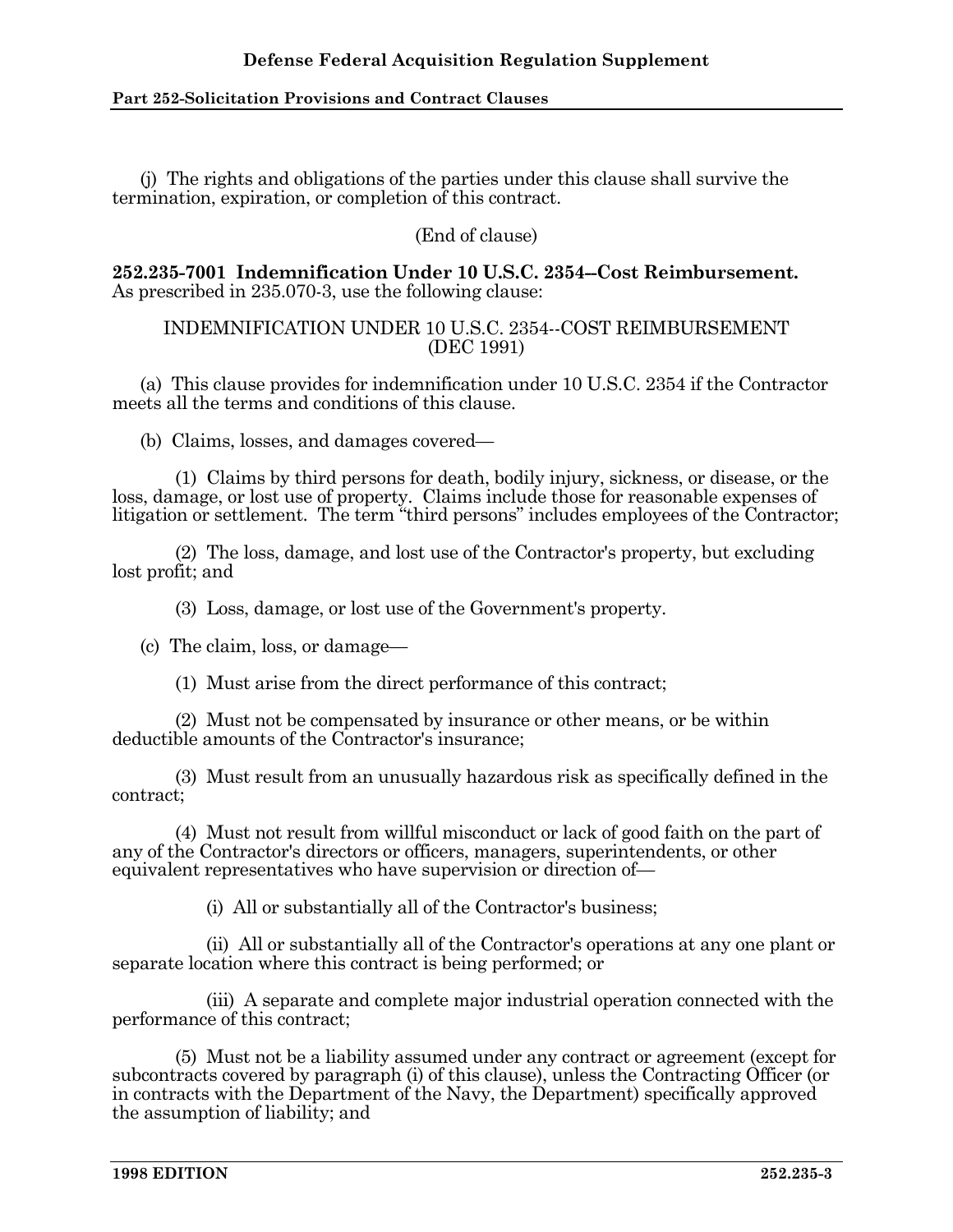## **Defense Federal Acquisition Regulation Supplement**

#### **Part 252-Solicitation Provisions and Contract Clauses**

 (6) Must be certified as just and reasonable by the Secretary of the department or designated representative.

 (d) A reduction of the insurance coverage maintained by the Contractor on the date of the execution of this contract shall not increase the Government's liability under this clause unless the Contracting Officer consents, and the contract price is equitably adjusted, if appropriate, to reflect the Contractor's consideration for the Government's assumption of increased liability.

 (e) *Notice.* The Insurance--Liability to Third Persons clause of this contract applies also to claims under this clause. In addition, the Contractor shall—

 (1) Promptly notify the Contracting Officer of any occurrence, action, or claim that might trigger the Government's liability under this clause;

 (2) Furnish the proof or evidence of any claim, loss, or damage in the form and manner that the Government requires; and

 (3) Immediately provide copies of all pertinent papers that the contractor receives or has received.

 (f) The Government may direct, participate in, and supervise the settlement or defense of the claim or action. The Contractor shall comply with the Government's directions, and execute any authorizations required.

 (g) The Limitation of Cost clause of this contract does not apply to the Government's obligations under this clause. The obligations under this clause are excepted from the release required by the Allowable Cost, Fee, and Payment clause of this contract.

 (h) Under this clause, a claim, loss, or damage arises from the direct performance of this contract if the cause of the claim, loss, or damage occurred during the period of performance of this contract or as a result of the performance of this contract.

 (i) *Flowdown.* The Government shall indemnify the Contractor if the Contractor has an obligation to indemnify a subcontractor under any subcontract at any tier under this contract for the unusually hazardous risk identified in this contract only if—

 (1) The Contracting Officer gave prior written approval for the Contractor to provide in a subcontract for the Contractor to indemnify the subcontractor for unusually hazardous risks defined in this contract;

(2) The Contracting Officer approved those indemnification provisions;

 (3) The subcontract indemnification provisions entitle the Contractor, or the Government, or both, to direct, participate in, and supervise the settlement or defense of relevant actions and claims; and

 (4) The subcontract provides the same rights and duties, the same provisions for notice, furnishing of paper and the like, between the Contractor and the subcontractor, as exist between the Government and the Contractor under this clause.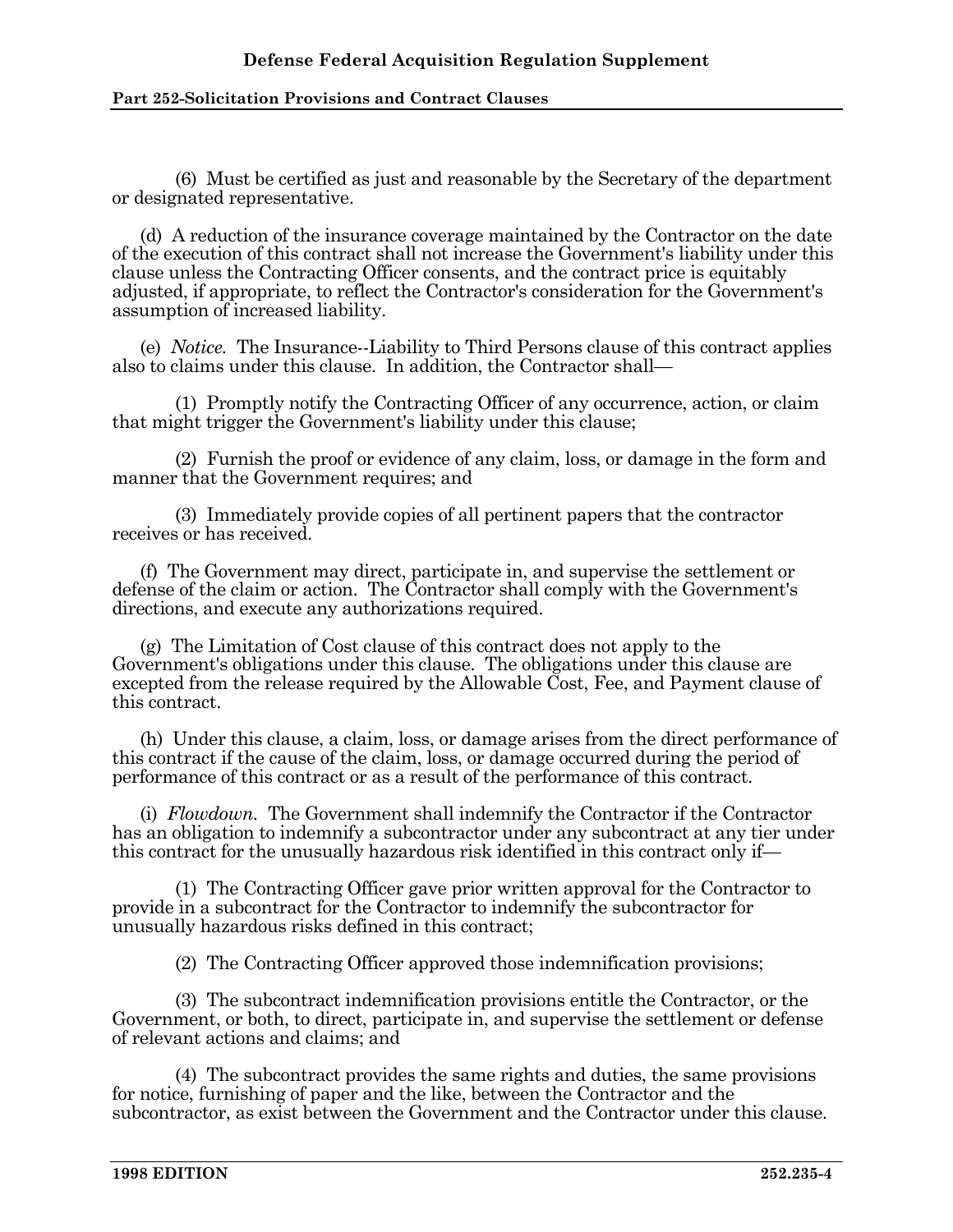(j) The Government may discharge its obligations under paragraph (i) of this clause by making payments directly to subcontractors or to persons to whom the subcontractors may be liable.

 (k) The rights and obligations of the parties under this clause shall survive the termination, expiration, or completion of this contract.

(End of clause)

### **252.235-7002 Animal Welfare.**

As prescribed in 235.072(a), use the following clause:

### ANIMAL WELFARE (DEC 1991)

 (a) The Contractor shall register its research facility with the Secretary of Agriculture in accordance with 7 U.S.C. 2316 and 9 CFR Subpart C, and Section 2.30, and furnish evidence of such registration to the Contracting Officer before beginning work under this contract.

 (b) The Contractor shall acquire animals only from dealers licensed by the Secretary of Agriculture under 7 U.S.C. 2133 and 9 CFR Subpart A, Sections 2.1 through 2.11, or from sources that are exempt from licensing under those sections.

 (c) The Contractor agrees that the care and use of animals will conform with the pertinent laws of the United States and regulations of the Department of Agriculture (see 7 U.S.C. 2131 *et. seq.* and 9 CFR Subchapter A, Parts 1 through 4).

 (d) The Contracting Officer may immediately suspend, in whole or in part, work and further payments under this contract for failure to comply with the requirements of paragraphs (a) through (c) of this clause.

 (1) The suspension will stay in effect until the Contractor complies with the requirements.

 (2) Failure to complete corrective action within the time specified by the Contracting Officer may result in termination of this contract and removal of the Contractor's name from the list of contractors with approved Public Health Service Welfare Assurances.

 (e) The Contractor may request registration of its facility and a current listing of licensed dealers from the Regional Office of the Animal and Plant Health Inspection Service (APHIS), United States Department of Agriculture (USDA), for the region in which its research facility is located. The location of the appropriate APHIS regional office, as well as information concerning this program may be obtained by contacting the Senior Staff Officer, Animal Care Staff, USDA/APHIS, Federal Center Building, Hyattsville, MD 20782.

 (f) The Contractor shall include this clause, including this paragraph (f), in all subcontracts involving research of live vertebrate animals.

(End of clause)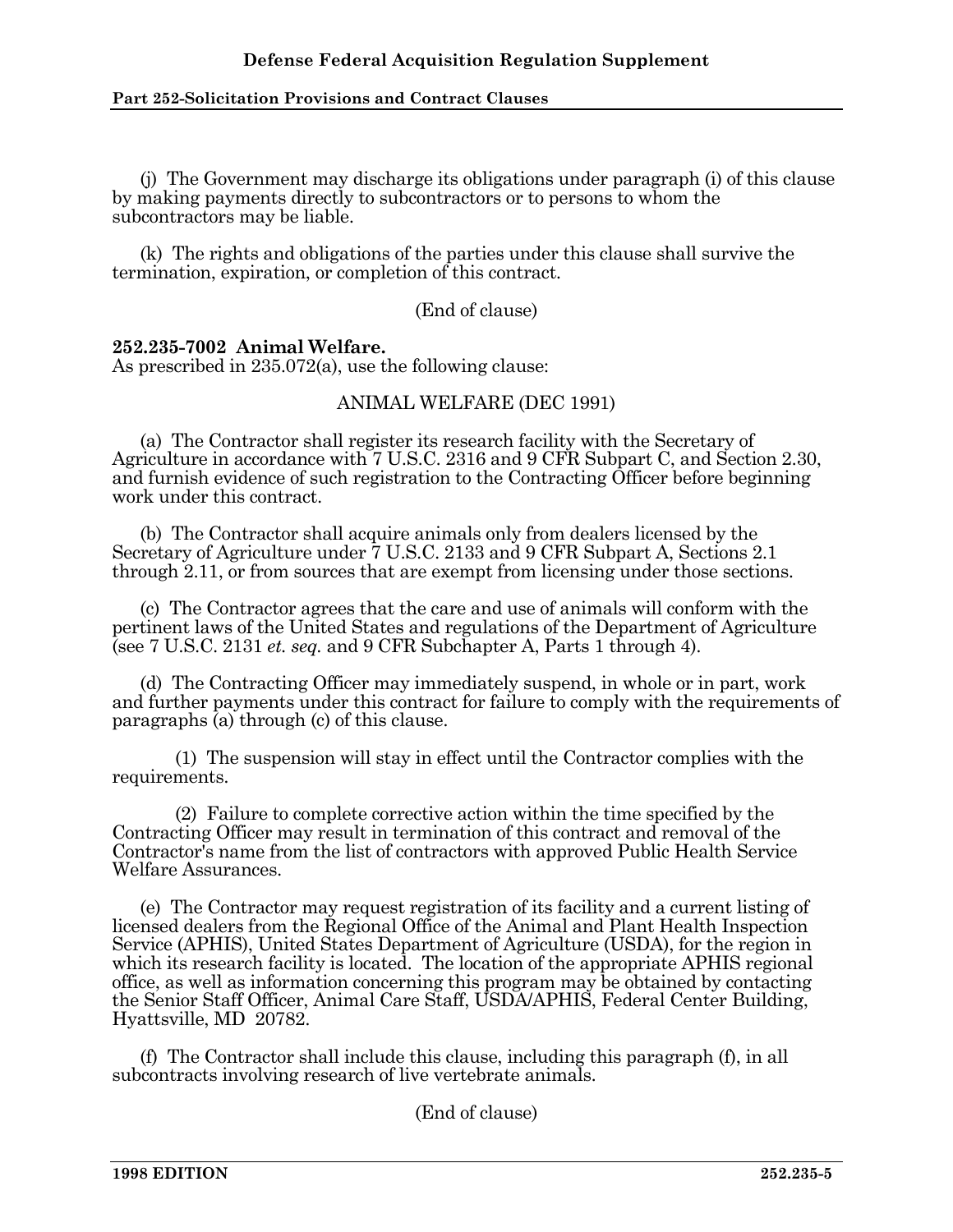# **252.235-7003 Frequency Authorization.**

As prescribed in 235.072(b), use the following clause:

# FREQUENCY AUTHORIZATION (DEC 1991)

 (a) The Contractor shall obtain authorization for radio frequencies required in support of this contract.

 (b) For any experimental, developmental, or operational equipment for which the appropriate frequency allocation has not been made, the Contractor shall provide the technical operating characteristics of the proposed electromagnetic radiating device to the Contracting Officer during the initial planning, experimental, or developmental phase of contract performance.

 (c) The Contracting Officer shall furnish the procedures for obtaining radio frequency authorization.

 (d) The Contractor shall include this clause, including this paragraph (d), in all subcontracts requiring the development, production, construction, testing, or operation of a device for which a radio frequency authorization is required.

(End of clause)

## ALTERNATE I (AUG 2008)

Substitute the following paragraph (c) for paragraph (c) of the basic clause if agency procedures authorize use of DD Form 1494, Application for Equipment Frequency Allocation:

 (c) The contractor shall use DD Form 1494, Application for Equipment Frequency Allocation, to obtain radio frequency authorization.

## **252.235-7004 Protection of Human Subjects.**

As prescribed in 235.072(e), use the following clause:

## PROTECTION OF HUMAN SUBJECTS (JUL 2009)

(a) *Definitions*. As used in this clause—

 (1) "Assurance of compliance" means a written assurance that an institution will comply with requirements of 32 CFR Part 219, as well as the terms of the assurance, which the Human Research Protection Official determines to be appropriate for the research supported by the Department of Defense (DoD) component (32 CFR 219.103).

 (2) "Human Research Protection Official (HRPO)" means the individual designated by the head of the applicable DoD component and identified in the component's Human Research Protection Management Plan as the official who is responsible for the oversight and execution of the requirements of this clause, although some DoD components may use a different title for this position.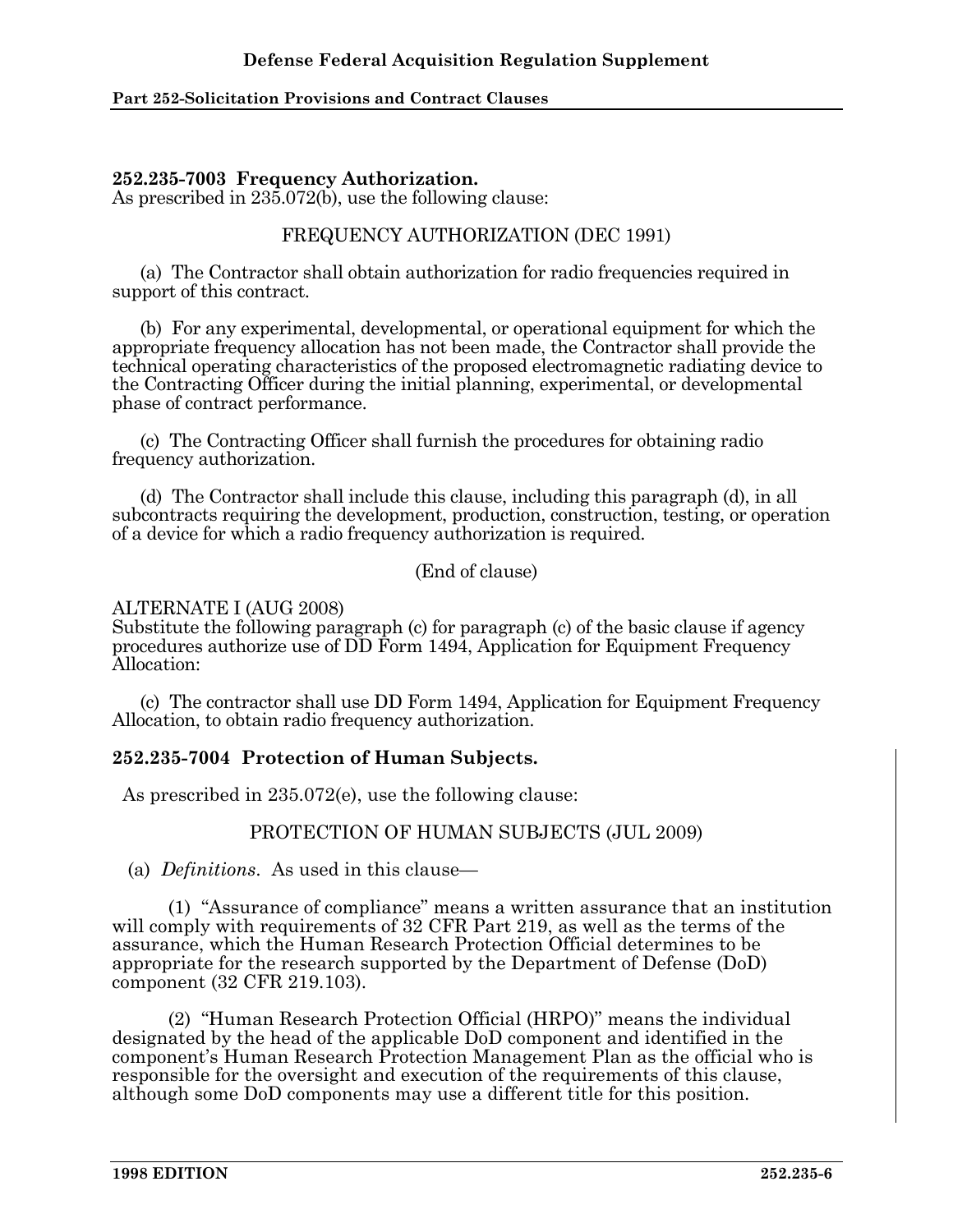## **Defense Federal Acquisition Regulation Supplement**

#### **Part 252-Solicitation Provisions and Contract Clauses**

 (3) "Human subject" means a living individual about whom an investigator (whether professional or student) conducting research obtains data through intervention or interaction with the individual, or identifiable private information (32 CFR 219.102(f)). For example, this could include the use of human organs, tissue, and body fluids from individually identifiable living human subjects as well as graphic, written, or recorded information derived from individually identifiable living human subjects.

 (4) "Institution" means any public or private entity or agency (32 CFR 219.102(b)).

 (5) "Institutional Review Board (IRB)" means a board established for the purposes expressed in 32 CFR Part 219 (32 CFR 219.102(g)).

 (6) "IRB approval" means the determination of the IRB that the research has been reviewed and may be conducted at an institution within the constraints set forth by the IRB and by other institutional and Federal requirements (32 CFR 219.102(h)).

 (7) "Research" means a systematic investigation, including research, development, testing, and evaluation, designed to develop or contribute to generalizable knowledge. Activities that meet this definition constitute research for purposes of 32 CFR Part 219, whether or not they are conducted or supported under a program that is considered research for other purposes. For example, some demonstration and service programs may include research activities (32 CFR 219.102(d)).

 (b) The Contractor shall oversee the execution of the research to ensure compliance with this clause. The Contractor shall comply fully with 32 CFR Part 219 and DoD Directive 3216.02, applicable DoD component policies, 10 U.S.C. 980, and, when applicable, Food and Drug Administration policies and regulations.

 (c) The Contractor shall not commence performance of research involving human subjects that is covered under 32 CFR Part 219 or that meets exemption criteria under 32 CFR 219.101(b), or expend funding on such effort, until and unless the conditions of either the following paragraph  $(c)(1)$  or  $(c)(2)$  have been met:

 (1) The Contractor furnishes to the HRPO, with a copy to the Contracting Officer, an assurance of compliance and IRB approval and receives notification from the Contracting Officer that the HRPO has approved the assurance as appropriate for the research under the Statement of Work and also that the HRPO has reviewed the protocol and accepted the IRB approval for compliance with the DoD component policies. The Contractor may furnish evidence of an existing assurance of compliance for acceptance by the HRPO, if an appropriate assurance has been approved in connection with previous research. The Contractor shall notify the Contracting Officer immediately of any suspensions or terminations of the assurance.

 (2) The Contractor furnishes to the HRPO, with a copy to the Contracting Officer, a determination that the human research proposed meets exemption criteria in 32 CFR 219.101(b) and receives written notification from the Contracting Officer that the exemption is determined acceptable. The determination shall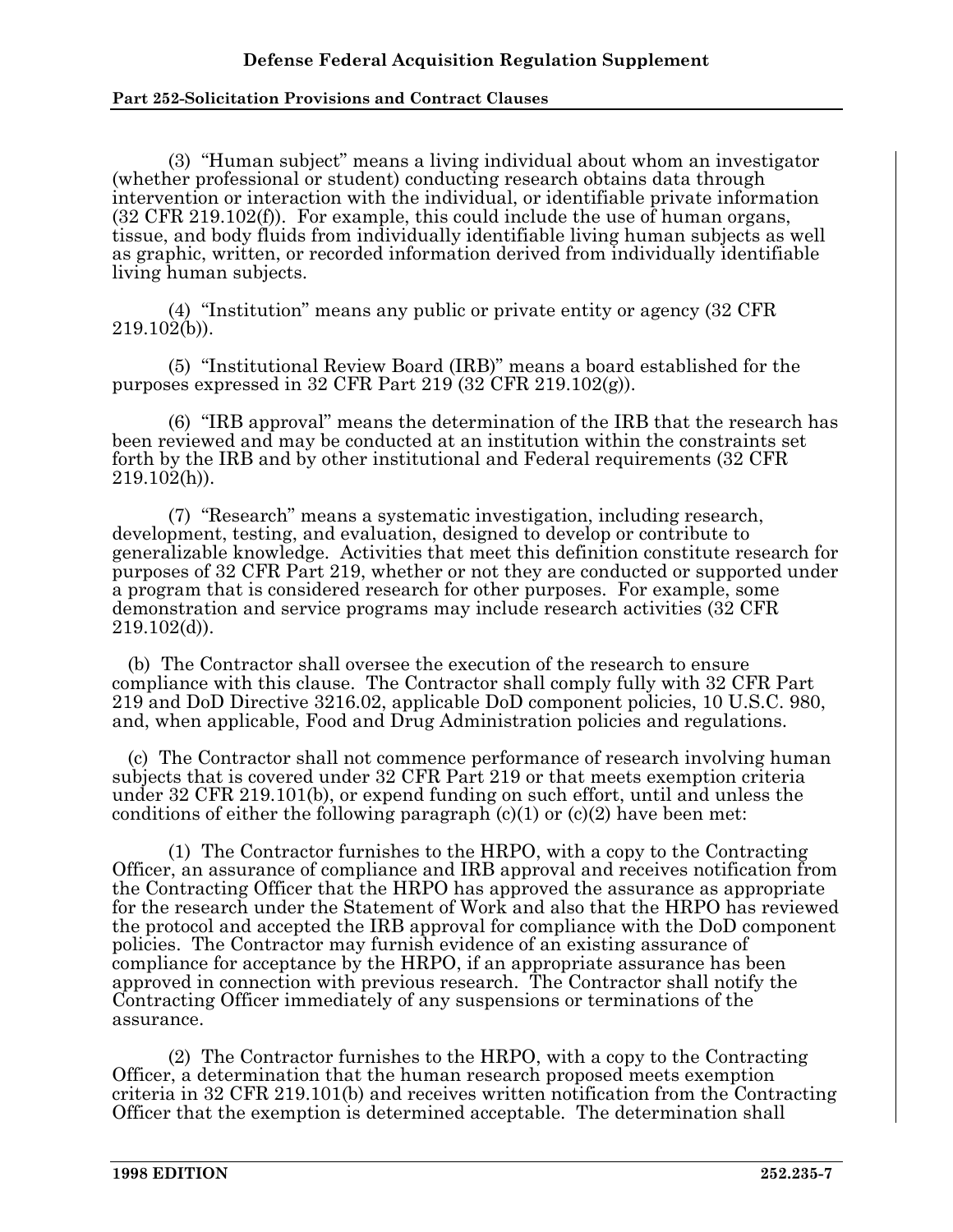include citation of the exemption category under 32 CFR 219.101(b) and a rationale statement. In the event of a disagreement regarding the Contractor's furnished exemption determination, the HRPO retains final judgment on what research activities or classes of research are covered or are exempt under the contract.

 (d) DoD staff, consultants, and advisory groups may independently review and inspect the Contractor's research and research procedures involving human subjects and, based on such findings, DoD may prohibit research that presents unacceptable hazards or otherwise fails to comply with DoD procedures.

 (e) Failure of the Contractor to comply with the requirements of this clause will result in the issuance of a stop-work order under Federal Acquisition Regulation clause 52.242-15 to immediately suspend, in whole or in part, work and further payment under this contract, or will result in other issuance of suspension of work and further payment for as long as determined necessary at the discretion of the Contracting Officer.

 (f) The Contractor shall include the substance of this clause, including this paragraph (f), in all subcontracts that may include research involving human subjects in accordance with 32 CFR Part 219, DoD Directive 3216.02, and 10 U.S.C. 980, including research that meets exemption criteria under 32 CFR 219.101(b). This clause does not apply to subcontracts that involve only the use of cadaver materials.

(End of clause)

**252.235-7005 Reserved.**

**252.235-7006 Reserved.** 

**252.235-7007 Reserved.** 

**252.235-7008 Reserved.** 

**252.235-7009 Reserved.** 

**252.235-7010 Acknowledgment of Support and Disclaimer.**  As prescribed in 235.072(c), use the following clause:

### ACKNOWLEDGMENT OF SUPPORT AND DISCLAIMER (MAY 1995)

 (a) The Contractor shall include an acknowledgment of the Government's support in the publication of any material based on or developed under this contract, stated in the following terms: This material is based upon work supported by the (name of contracting agency(ies)) under Contract No. (Contracting agency(ies) contract number(s)).

 (b) All material, except scientific articles or papers published in scientific journals, must, in addition to any notices or disclaimers by the Contractor, also contain the following disclaimer: Any opinions, findings and conclusions or recommendations expressed in this material are those of the author(s) and do not necessarily reflect the views of the (name of contracting agency(ies)).